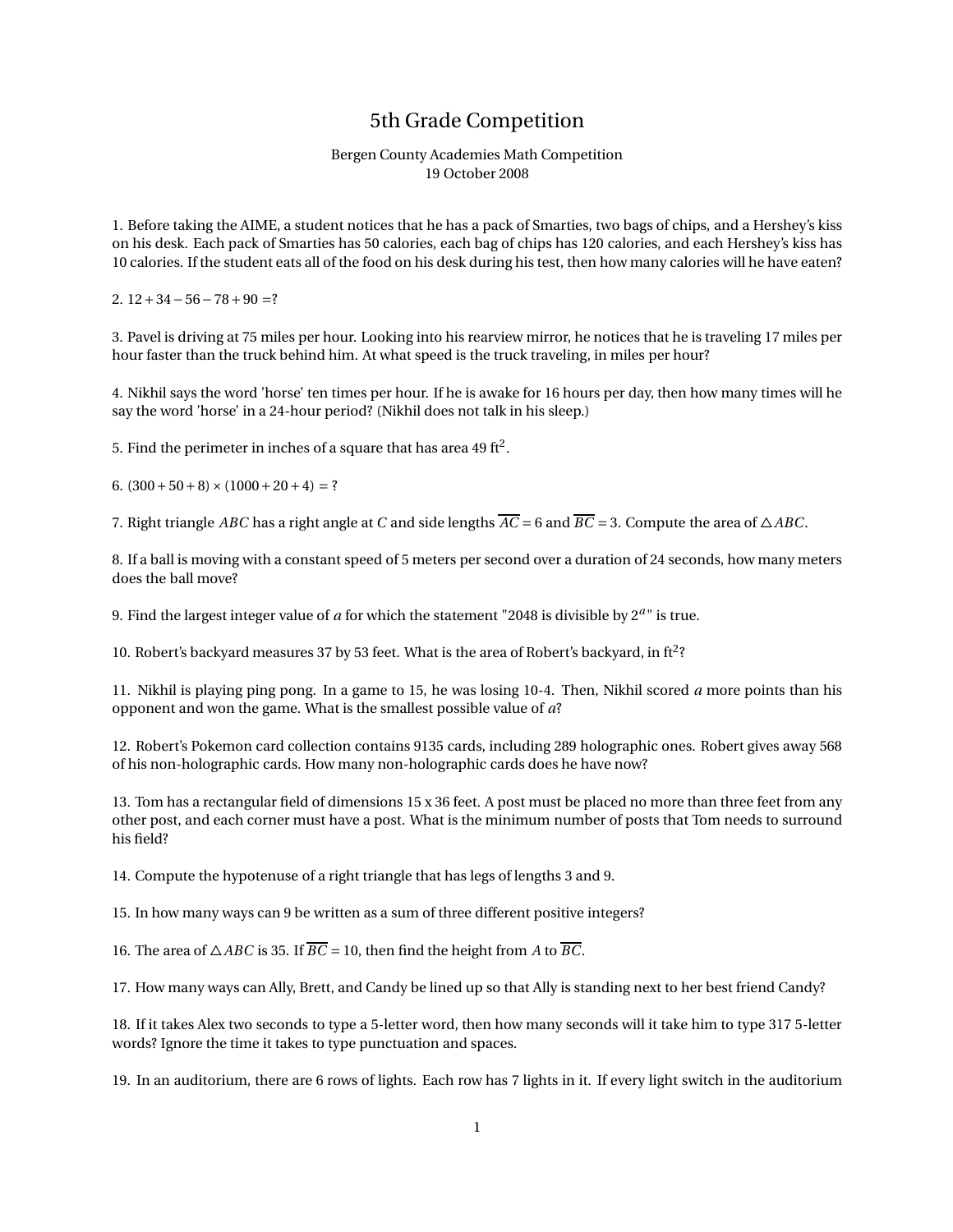controls exactly three lights, then how many light switches are in the auditorium?

20. The dimensions of a pool are 30 feet wide by 100 feet long by 8 feet deep. If water flows in to the pool at a rate of 150 cubic feet per minute, then how many minutes will it take for the pool to be full with water?

21. What is the area of a square with a diagonal of length 8?

22. Ian A. practices the French horn. If he practices 30 minutes per day from Monday to Friday and 45 minutes per day on Saturday and Sunday, then how many hours does he take to practice the French horn in 2 weeks?

23. The surface area of a soccer ball is two square feet. If 20% of the soccer ball is black, then what is the surface area, in square feet, of the white area on the ball?

24. In a sequence on integers, the first term is 1, the second and third terms are 2, the fourth, fifth, and sixth terms are 3, the next four terms are 4, and so on. What is the sum of the first 10 terms?

25. What is the volume of a square pyramid with base side length 5 and height 36?

26. A group of people are trying to sit themselves in rows. If they sit in rows of two, there is one person left over. If they sit in rows of five, there are four people left over. What is the smallest possible number of people in this group?

27. At math team, 5 bags of chips are equal to 2 cans of soda, and 7 boxes of Nerds are equal to 3 bags of chips. How many cans of soda are 105 boxes of Nerds equal to?

28. Find the area of trapezoid *ABCD* given  $\overline{AB} = 9$ ,  $\overline{CD} = 7$ , and the distance between parallel line segments  $\overline{AB}$ and  $\overline{CD}$  is 3.

29. If Marina can correctly differentiate between Ben and Joe only  $\frac{4}{5}$  of the time, what are the chances that she correctly identifies Joe twice in a row?

30. If 1−7*x* = 2*x*, then what is *x*?

31. Given that  $n! = n(n-1)(n-2)...3 \cdot 2 \cdot 1$ , compute  $\frac{7!+6!}{5!}$  $\frac{1}{5!}$ .

32. A trapezoid has bases with lengths 6 and 9, and has area 105. What is the height of the trapezoid?

33. What is the distance from the point (3,2) to the point (0,6)?

34. Find the number of factors of 36.

35. How many zeroes does the number  $2^7 \times 5^4 \times 11$  end in?

$$
36. \ \frac{(27^3)^{\frac{5}{9}}}{27} = ?
$$

37.  $f(x)$  is a function such that  $f(1) = 1$  and  $f(2n + 1) = f(n) + 1$ . For example,  $f(3) = f(2 \cdot 1 + 1) = f(1) + 1 = 2$ . Compute *f* (127).

38. What is the degree measure of each angle in a regular hexagon?

39. For what value(s) of *x* does  $\frac{x^2-4}{x^2-2}$  $\frac{x-2}{x-2} = 0$ ?